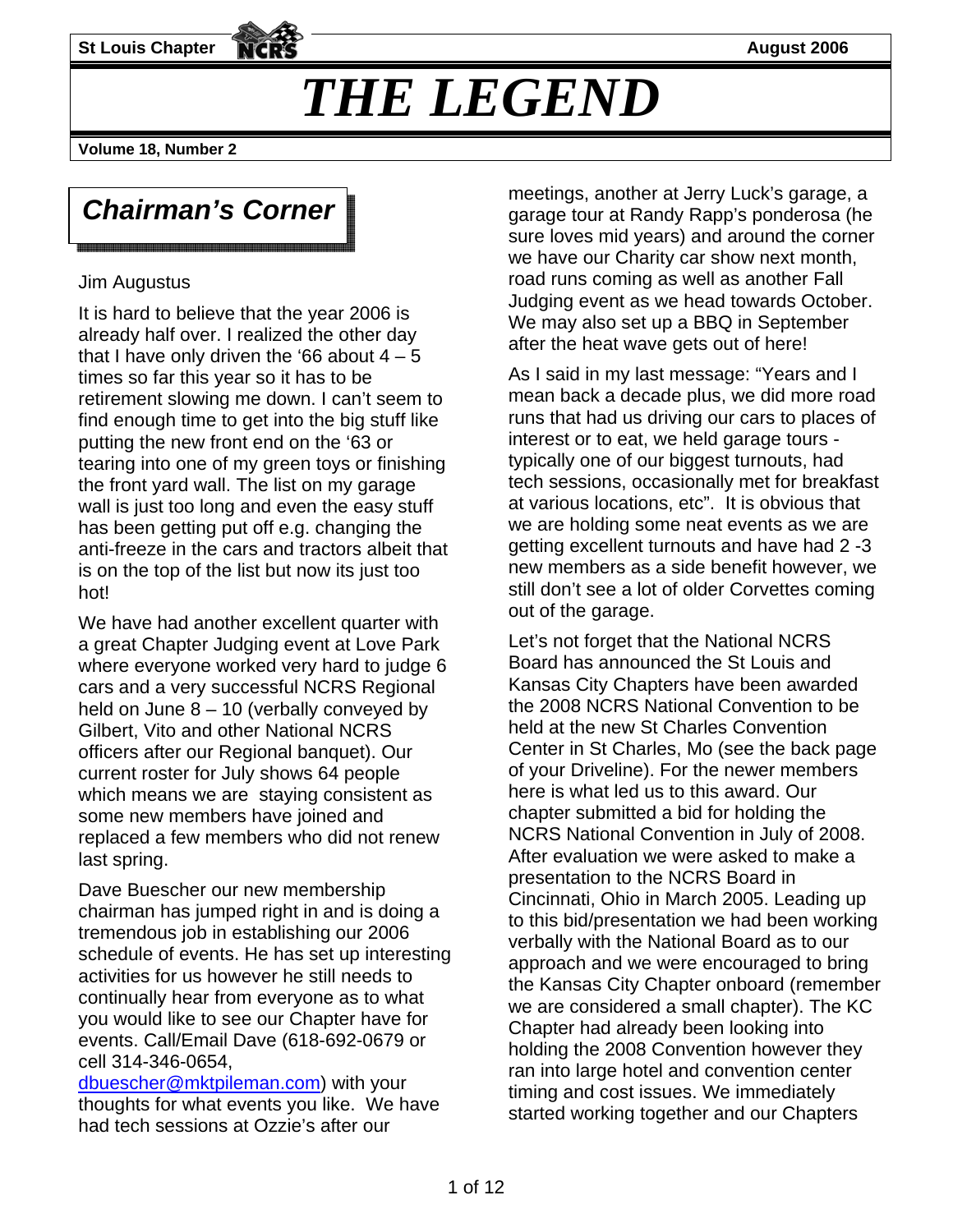**St Louis Chapter August 2006** 

met at the St Charles Convention Center for a tour and confirmation of a list of items we needed including dates, costs, etc. We also worked with the St Charles visitors center and obtained a lot of helpful data for assembling our bid. Joan Burnett made an excellent PowerPoint presentation of our bid in Cincinnati and was followed by Gary Chestnut presenting the Texas bid for holding it in San Antonio. Both of our bids included numerous items as handouts to the Board members however at the end of the Board meeting, Texas won the bid. Then along comes Hurricane Katrina eliminating New Orleans from conducting the 2006 NCRS Convention. The National Board quickly asked Gary Chestnut if Texas would take the challenge and hold the 2006 NCRS Convention in San Antonio and as we all know, they are doing just that. What is neat is the Board also decided to ask us to now hold the 2008 Convention and did not go out and ask for bids again! They new we could do it as we have before ……….and remember - we are two small chapters………neat in my mind!

One more item. Part of my long range planning strategy still includes drafting a budget template and a process that includes approval and implementation of some spending profiles so we can plan ahead and do more neat things without people wondering if we can afford the expenses to do this or that. Feel free to send me an email if you have any thoughts. Our October Chapter Board Meeting will include discussing this subject.

Time to get off the soapbox again so here is my standard ending: My goals as Chairman are to continue the forward progress of this organization and they cannot be fully realized without your support. We in the organization may not always agree on all or many issues but we should be able to disagree and move on. As Chairman of your organization, I am asking for your involvement and support to continue the

move forward for the growth of NCRS and the St Louis Chapter.

Thought to ponder: Why do I see so few C4, C5 and C6 people waving at me in my '66? The new C3 Corvettes waved at me back when they were new cars but maybe the wave is now dieing out (except when you drive to Mid America's Funfest – your arm will get tired. I have more Street Rod people wave at me than from the new Vets. ). Maybe today its just St Louis people. See you at the next dinner meeting.

### *Judging*

#### **St Louis NCRS Chapter Judging Event**

Bernie Myers

Our last Chapter judging meet in April was very successful; almost too successful.



There were more cars registered than ever before for a St. Louis Chapter judging and had it not been for the enhanced level of



member participation, it would have been a



very long day indeed. I would like to thank everyone that came out to help as well as those who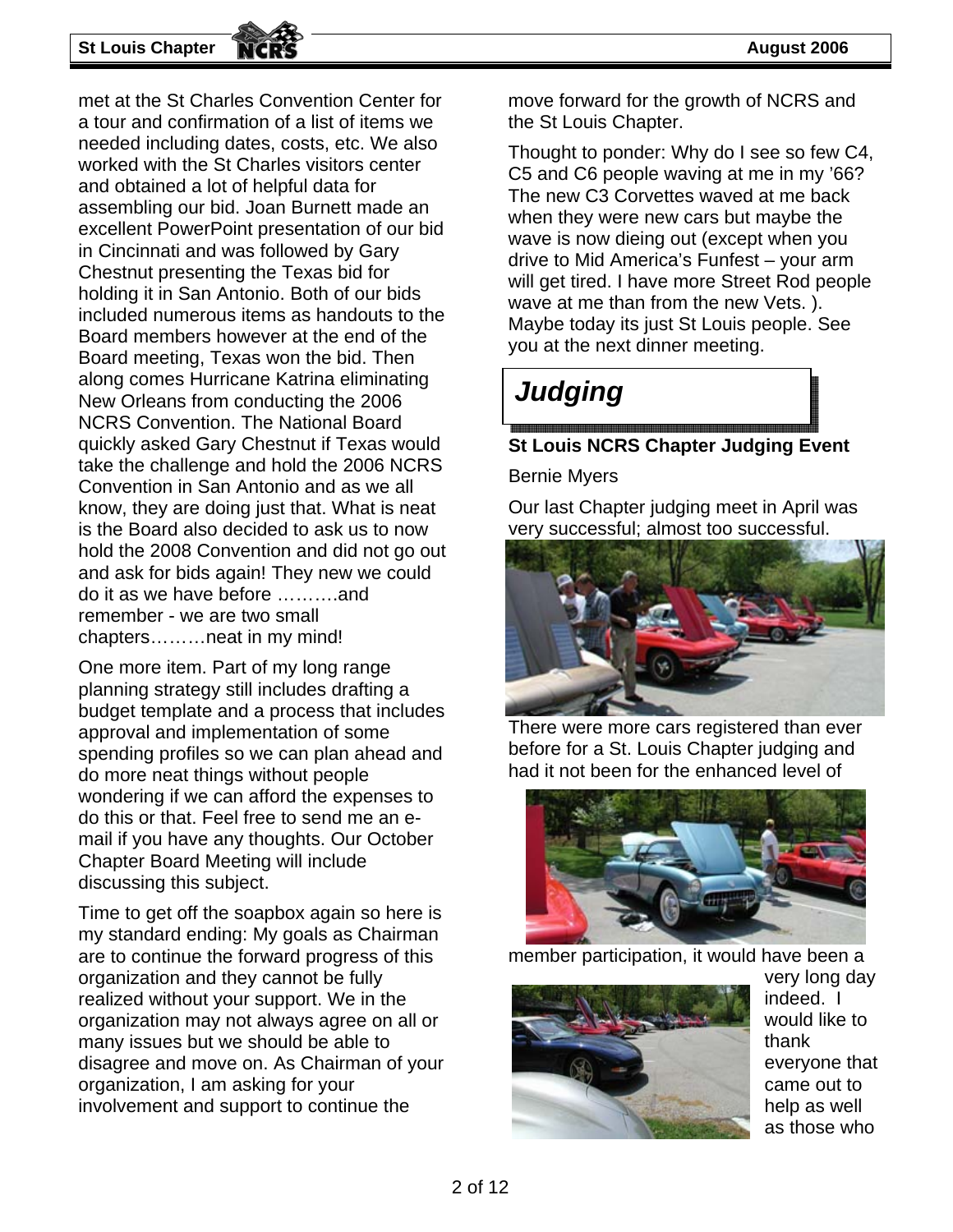brought their cars from as far away as Kansas and Arkansas to be judged. There were six Flight® registrations and awards presented were as follows:

- Tony Salter, 1956 Convertible, Second Flight®
- Greg Simon, 1962 Convertible, Top Flight®
- Fred Oberhaus, 1963 Convertible, Second Flight®
- Kelly Waite, 1965 Convertible, Top Flight®
- Fred Neu, 1967 Coupe, Top Flight®
- David Henshaw, 1967 Coupe, Top Flight®



Additionally, Sportsman awards were presented to Keith Micke, 1960; Frank Savetz, 1967;

John Foster, 1967 and Joe Anthes,1976.

It's encouraging to see the increased interest in the judging process that our group has demonstrated over the past year. Several chapter members attended the Judging Retreat in Ft. Worth earlier this year and some were able to experience judging at an elevated level and attend judging seminars at the Heart of America Regional Convention held here in June. We also held a judging class recently in conjunction with one of our regular monthly dinner meetings. For those individuals involved, all of this contributes points toward advanced judging level recognition.

We have yet another Chapter judging event scheduled for Saturday, October 14. Be sure to mark your calendar. It will again be held at Love Park in St. Louis County. Registration has been limited to five cars due to constraints on time and anticipated resources. All five slots have already been filled so I'll be asking for your help again to make this event as successful as the last.

Contingency registrations are being accepted in the event a current registrant finds it necessary to drop out. This will be another opportunity to hone your judging skills and earn judging points. Fill out the registration form on the website and send it in so I can prepare ahead of the event.

For those of you who have current 1967 Technical Information Manual and Judging Guides, I have received some updated pages which I will make available at your request. They are interim inserts pending its next revision. Typically, new revisions of the TIM&JGs are released following the National Convention. With the San Antonio meet on the near horizon, I will advise those attending dinner meetings or Chapter events of any new publications I receive in subsequent weeks so you may purchase relevant manuals.

### *Activities*

By David Buescher, Events Committee Chairman

### **2006 "Eastside" Garage tour**

On May 20, 2006 the St Louis chapter was invited to tour a local Corvette enthusiast and St. Louis NCRS Chapter member's garage to view his collection of Corvettes. The chapter furnished lunch during the four hour open house that approximately 25 members had access to view the collection.

There was a very original 1967 coupe on the lift that was being prepared for the St Louis NCRS "Heart of America" regional that allowed everyone to discuss correct components and sharpen their judging and inspection skills.

#### **July 8 2006 Technical Secession**

On July 8, 2006 the St Louis chapter held a "Tech" secession for 32 attending chapter members on rebuilding a solid axle differential. The secession was held at and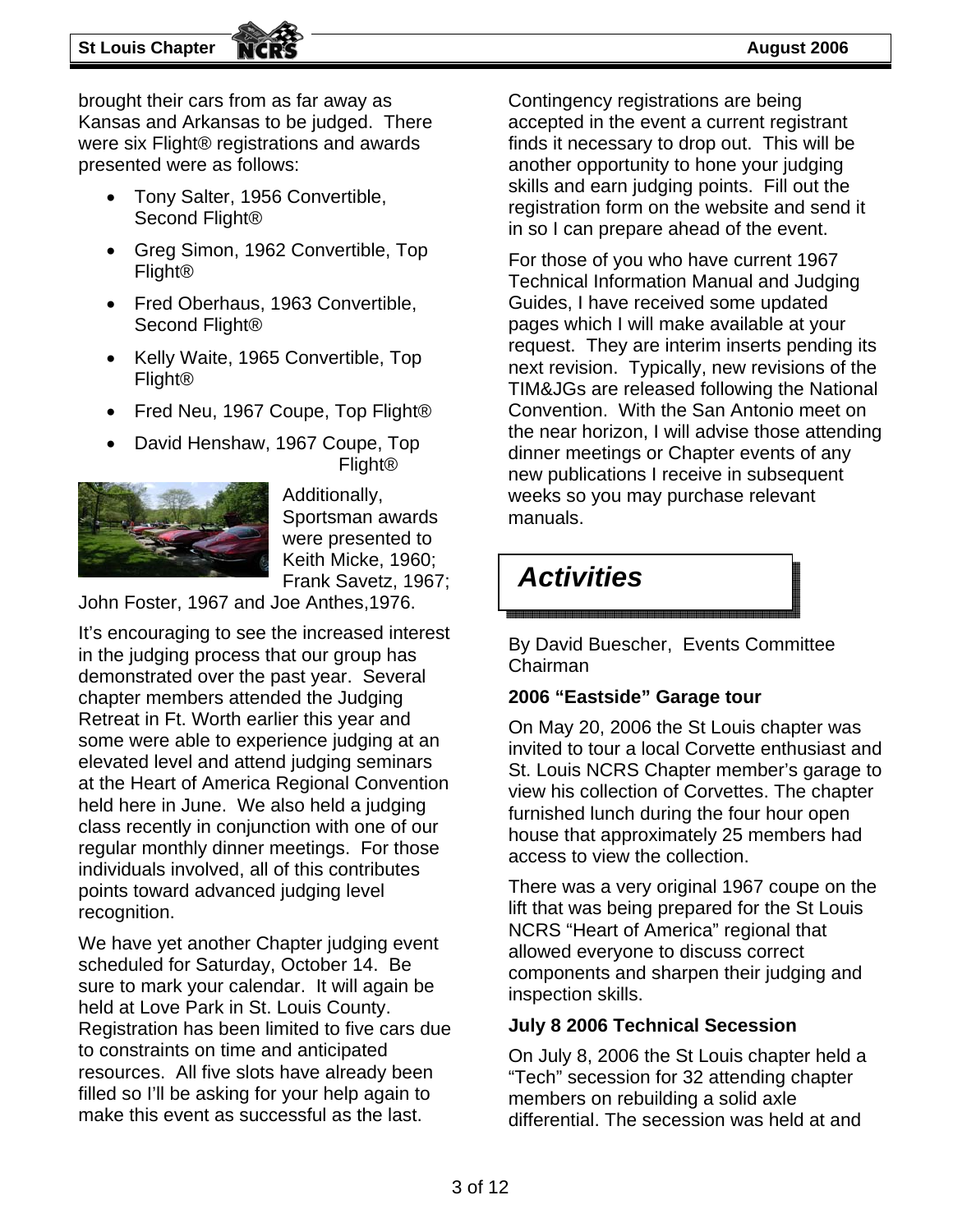presented by Jerry Luck at his service center. The afternoon consisted of disassembling the 1955 Corvette third member, inspection and cleaning of parts, installation of all new bearing assemblies and setting of all the required rear end bearing preloads and ending with a demonstration of how to check and verify proper pinion to ring gear tooth engagement by doing a wear pattern check. It was a very informative presentation with many members asking question as the work proceeded.

#### **August 20, 2006 Charity Car Show**

The St. Louis Chapter Charity Car Show is scheduled for Sunday, August 20, 2006 at Vette's Restaurant & Bar in St Charles off of Highway 94. The proceeds from this show will be going to our chapter charity, Nurses for Newborns foundation. There will be more information coming in the near future regarding the show so mark your calendar and plan to participate.

#### **September Chapter Monthly Meeting**

The September Chapter meeting location has been changed. The meeting will NOT be held Ozzie's at Westport. We have scheduled the meeting for Thursday, September 21, to be held at,

 Fast Lane Classic Cars, 427 Little Hills Bvld. ST. Charles MO. 636 940 9969

Fast Lane Classic Cars is located at highway 370 and highway 94 in St Charles.

David Williams, the owner of Fast Lane Classic Cars have kindly offered the use of his facility for our gathering.

You can visit their web site at www.fastlanecars.com

The Activities Committee has selected Fast Lane Classic Cars as the first location of hopefully many to encourage members to drive their cars to NCRS functions.

#### **October 22, 2006 Breakfast at Pere Marquette State Park, Grafton Illinois**

Sunday October 22 has been picked, weather permitting, to make a run to Pere Marquette Lodge and State Park near Grafton Illinois. The objective is to meet at

the Lodge restaurant for breakfast at 9:30 am. and afterwards cruise the Great River Road back to Alton Illinois.

Members may was to plan to meet at specific locations to caravan to the park.

More to follow at upcoming meetings. Watch for emails.

#### **Message from Dave**

The events committee is looking for venues to possibly rotate the monthly meeting to during the warm weather months. We are looking for places that are "car friendly" and centrally located that will let people to drive their cars, keeping in mind that we have members participating from Missouri and Illinois.

If you know of a place that we can gather, conduct a short impromptu meeting and get to the business of talking cars, please send me an email at dbuescher@mktpileman.com

### *Heart of America*

#### 

#### **Getting Involved In NCRS**

#### **A Wrap-Up of the 14th Heart of America Regional**

#### By John Foster

During a St. Louis chapter dinner meeting last year there was a discussion about the regional meet that the St. Louis and Kansas City chapters were co-hosting in 2006. Jim Augustus, Chairman of the St. Louis Chapter was seeking a volunteer to co-chair the meet with a counterpart from the Kansas City Chapter. This was not the first regional meet the two chapters had hosted. It was in fact the 14th Heart of America Regional. So who chaired the previous 13 events? They must have been pretty good at it or NCRS would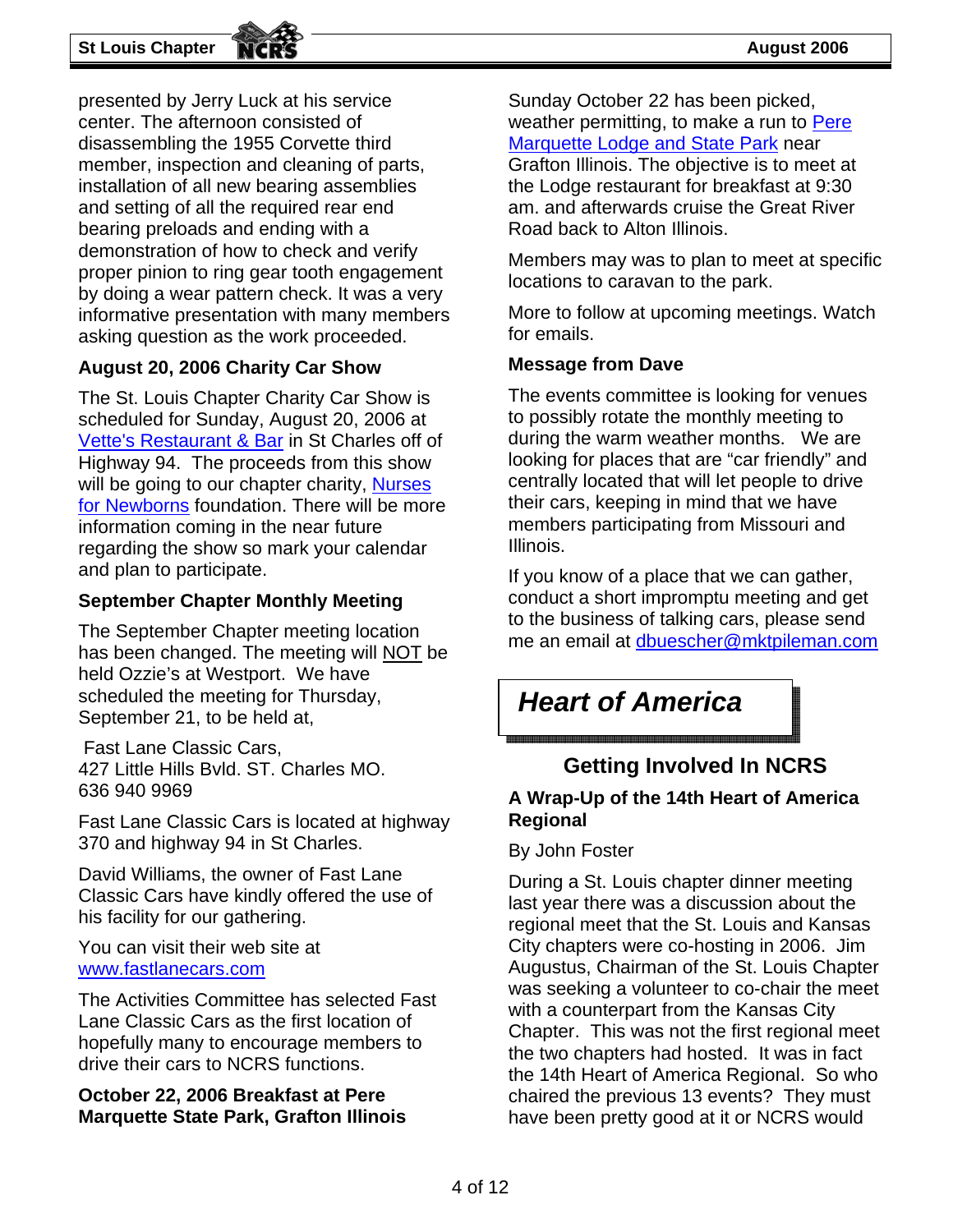not have awarded us the 2006 meet. This seemed like a no-brainer. So, I ordered another beer and sat back to watch the rest After all, with a membership number higher than 30,000, I was still relatively new to NCRS.

As the discussion continued, it became clear that an inordinate number chapter positions of the meeting and tasks were repeatedly undertaken by the same members, year-in and year-out. Although these members enjoy their roles in the chapter and the national, Jim explained that our chapter was experiencing significant growth and the time had come to allow some of the new members an opportunity share in the fun and enjoyment. Rookie or not, I found myself offering to co-chair the regional meet. I contacted the Kansas City chapter to introduce myself and inquire as to who might be my counterpart from across the state. Brian Schoenfish volunteered to co-chair for the KC chapter. By October we scheduled a planning meeting in Columbia and 14 members from both chapters attended the meeting, everyone volunteering to chair a committee or undertake a task. A great start! Although the meet was set for the Westport Plaza complex in suburban St. Louis, the Kansas City chapter members stepped up and handled many important tasks including the daunting registration process. And, in his usual spirit, Dana Forrester volunteered his talents in creating the beautiful artwork for the meet.

Over the next several months I enjoyed meeting or conversing with dozens of fellow NCRS members, making not only plans for the meet but also new acquaintances and friends across the country. Among the countless E-mails I received, one of the most memorable was an inquiry from a gentleman in Florida who wanted to know if we still had room to judge his "100 point" '62. When I replied yes, he sent me a photo of him sitting at the wheel of his pride and joy. Strange, it was only a rolling chassis and engine. I'm no master judge but it looked a few points light.

After months of tremendous hard work by dozens of members from both chapters, and the support of our national board members and judges, it was now June 8th, show time. The Sheraton Hotel staff had the facilities well prepared and we began to welcome over 100 registrants and their families and guests. Corvettes rolled in from around the country and were placed into the judging field on the upper deck of the Westport parking garage. The weather was beautiful but, a little on the warm side. Warm? On Friday the deck temperature was actually measured at 124 degrees. A tent provided by Doug Fabick, and his staff at Fabick Caterpillar, served as an oasis where attendees stayed hydrated with hundreds of bottles of cold water.

Judges toiled in the heat Friday and Saturday to carefully assess the beautiful cars assembled on the judging field. When the score sheets were tabulated the results were 21 Top Flights 21 from a 1956 to a 1986; nine 2nd Flights 9 from 1955 to a 1973; one 3rd Flight, a 1972; one Bow Tie

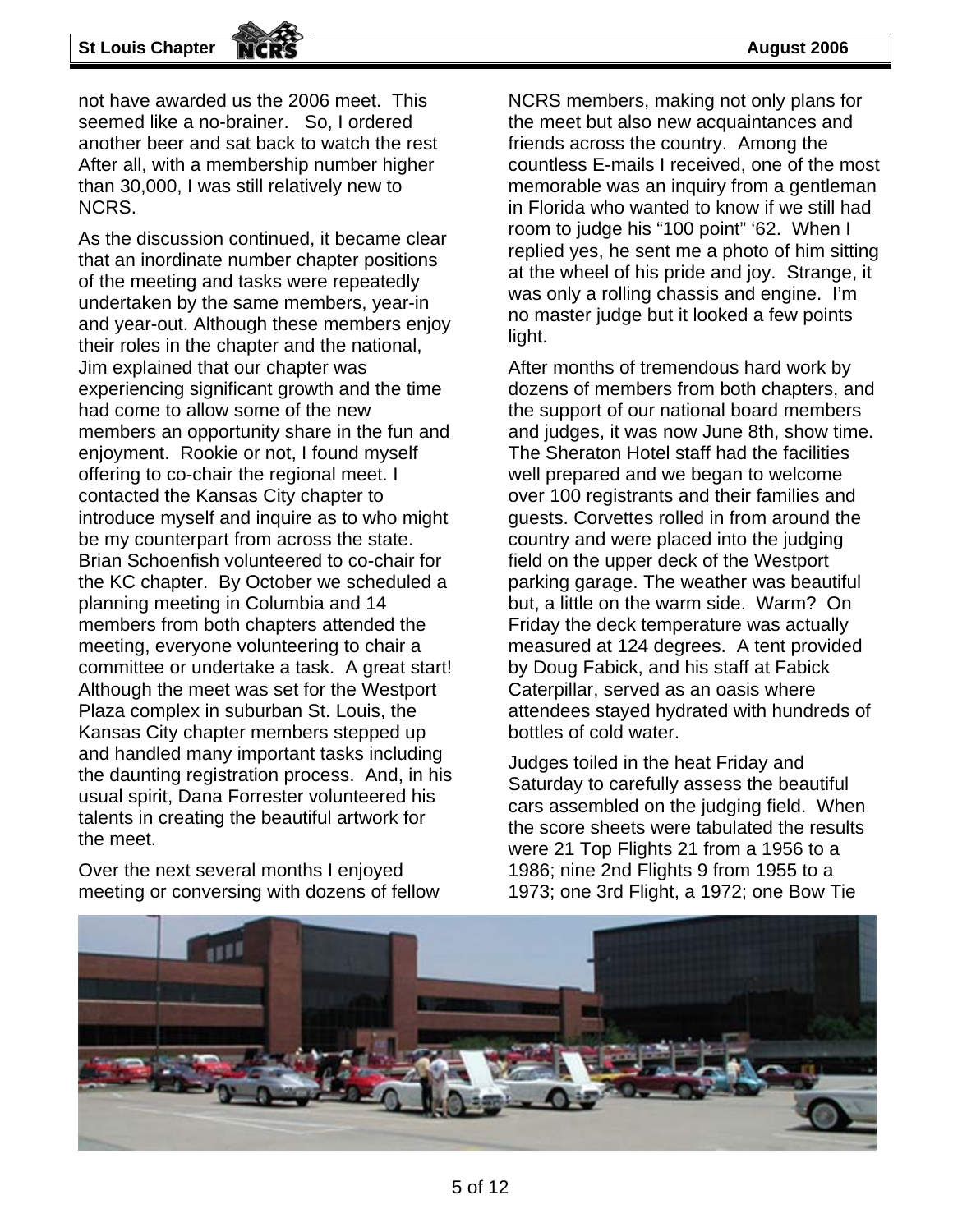#### **St Louis Chapter August 2006 August 2006**

Sign-Off on a 1967; seven cars passed their PV from a 1958 to a 1986; there were two Founders cars, a 1956 and a 1972; and 21 Sportsman cars from 1956 to 2006. There were also two display cars on the judging field.

The awards banquet on Saturday night was attended by 117 of us who enjoyed a nice dinner with friends. One uninvited guest was somebody named Murphy and his law on what can go wrong, will. A computer glitch caused the cancellation of the video display of the award winning corvettes. More critically we failed to acknowledge during the ceremony six NCRS members whose corvettes were on the field as Sportsman participants. For that I personally apologize to Bill Lacy, Rick Kirschner, Carolyn McDill, Gary Martin, Jim Cianciolo and John Cianciolo.

On a positive note, during our planning we thought it would be a lot of fun to have a little spirited competition between the St. Louis and Kansas City chapters in the form of a raffle to raise funds for our charities, the Nurses for Newborns Foundation and Children's mercy Hospital in Kansas City. The St. Louis chapter raffled a pair of VIP tickets to the Petit Le Mans at Road Atlanta,

courtesy of the International Motorsports Association, and KC raffled a Garmin GPS navigation unit, courtesy of Garmin. I am happy to report that we raised over \$1,500 for these charities with KC edging out St. Louis in the competition.

Overall it was a great event and a lot of fun. I met a lot of wonderful people and learned a lot about what it takes to put together this type of event. There is no way I can adequately thank every individual who worked so hard to make the meet a success, or every sponsor who made it possible, However, I do thank everyone who contributed to the event, no matter how small or large your contribution was. Although there were a few glitches for which I apologize, I heard many positive things from attendees who complimented the efforts of everyone involved. Oh, the "100 point" '62 from Florida? With its beautiful body and interior on the chassis, it was awarded a Top Flight.

Now I am glad I did not just sit back and wait for someone else to take on the challenge. I'm glad I got involved in my NCRS and I hope you will too.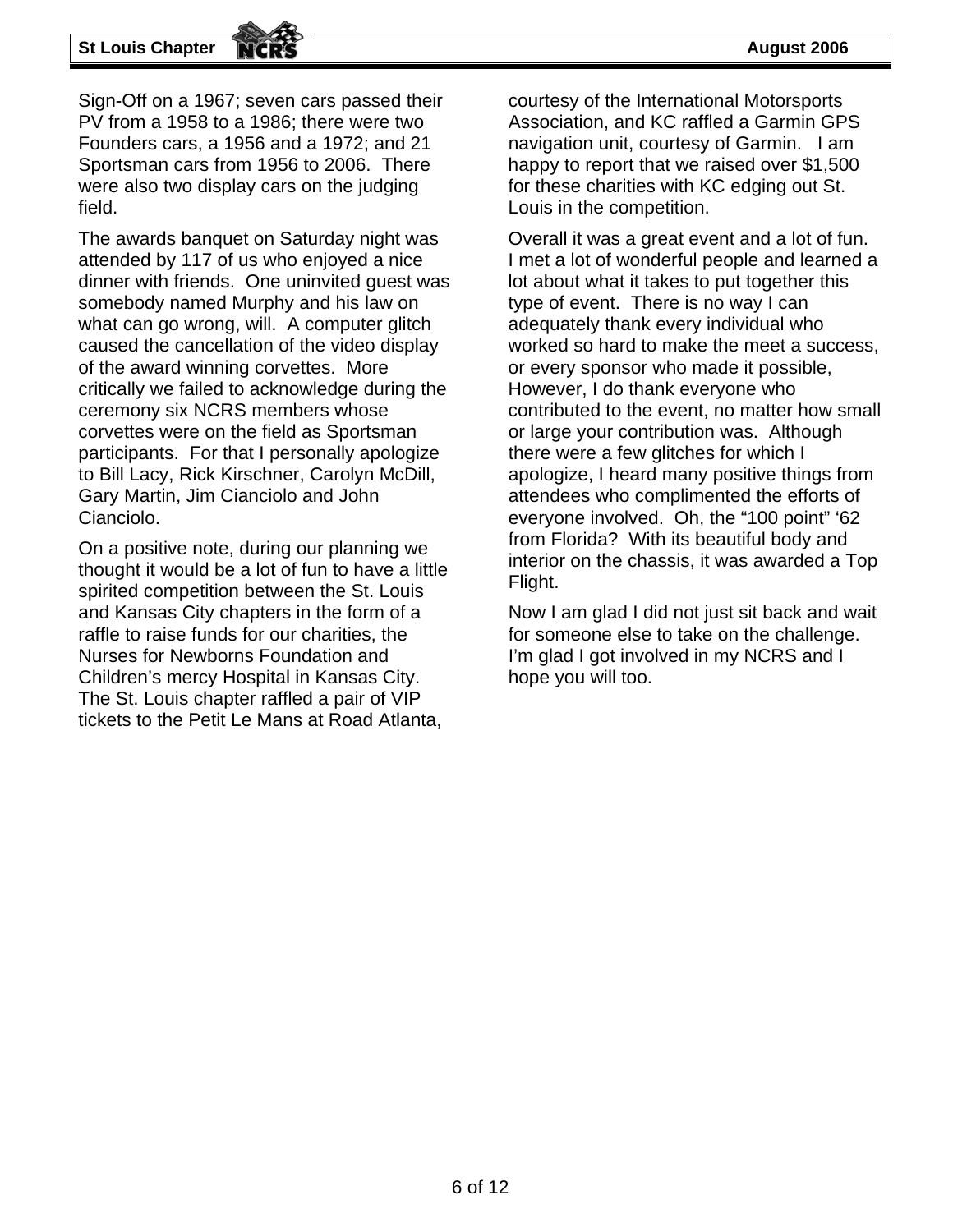### **Calendar**

| August 2006<br>August 10<br>August 20<br>August 25/27                           | <b>St Louis Chapter Meeting</b><br>St Louis NCRS Car Show<br><b>Corvette's at Carlisle</b>                                                                               | Ozzie's Westport Plaza<br>Vette's Bar & Grill<br>Carlisle PA.                                      | $6:30$ pm<br>$11:00$ am |
|---------------------------------------------------------------------------------|--------------------------------------------------------------------------------------------------------------------------------------------------------------------------|----------------------------------------------------------------------------------------------------|-------------------------|
| September 2006<br>September 21                                                  | <b>St Louis Chapter Meeting</b>                                                                                                                                          | <b>Fast Lane Cars</b>                                                                              | $6:00$ pm               |
| October 2006<br>October 5-8<br>October 12<br>October 14<br>October 22<br>Oct 23 | <b>Eureka Springs Corvette Weekend</b><br><b>St Louis Chapter Meeting</b><br>St Louis Chapter Judging Event<br><b>Breakfast Buffet</b><br>St Louis Chapter Board Meeting | Eureka Springs AR.<br>Ozzie's Westport Plaza<br>Love Park, Ballwin MO<br>Pere Marquette State Park | $6:30$ pm<br>$9:30$ am  |
| November 2006<br>November 9                                                     | <b>St Louis Chapter Meeting</b>                                                                                                                                          | Ozzie's Westport Plaza                                                                             | $6:30$ pm               |
| December 2006<br>December 14<br>December ????                                   | St Louis Chapter Meeting<br>St Louis Chapter Christmas Party                                                                                                             | Ozzie's Westport Plaza<br>Location/ Time TBD                                                       | $6:30$ pm               |
| January 2007<br>January 11                                                      | <b>St Louis Chapter Meeting</b>                                                                                                                                          | Ozzie's Westport Plaza                                                                             | $6:30 \text{ pm}$       |
| February 2007<br>February 8                                                     | <b>St Louis Chapter Meeting</b>                                                                                                                                          | Ozzie's Westport Plaza                                                                             | $6:30$ pm               |

**\_\_\_\_\_\_\_\_\_\_\_\_\_\_\_\_\_\_\_\_\_\_\_\_\_\_\_\_\_\_\_\_\_\_\_\_\_\_\_\_\_\_\_\_\_\_\_\_\_\_\_\_\_\_\_\_\_\_\_** 

**Parts for Sale**  Advertising

**For Sale**: Heads for 1966 327hp Dated J276. Heads have Screw in Studs & Guide Plates. \$425.00.

**Trade:** Trade a working 58/60 Wonder Bar Radio for a Working 61/62 Wonder Bar Radio.

Also looking for a Show Quality Hubcap for my 62.

Call Kenny 636-946-3854 or klwebb52@sbcglobal.net

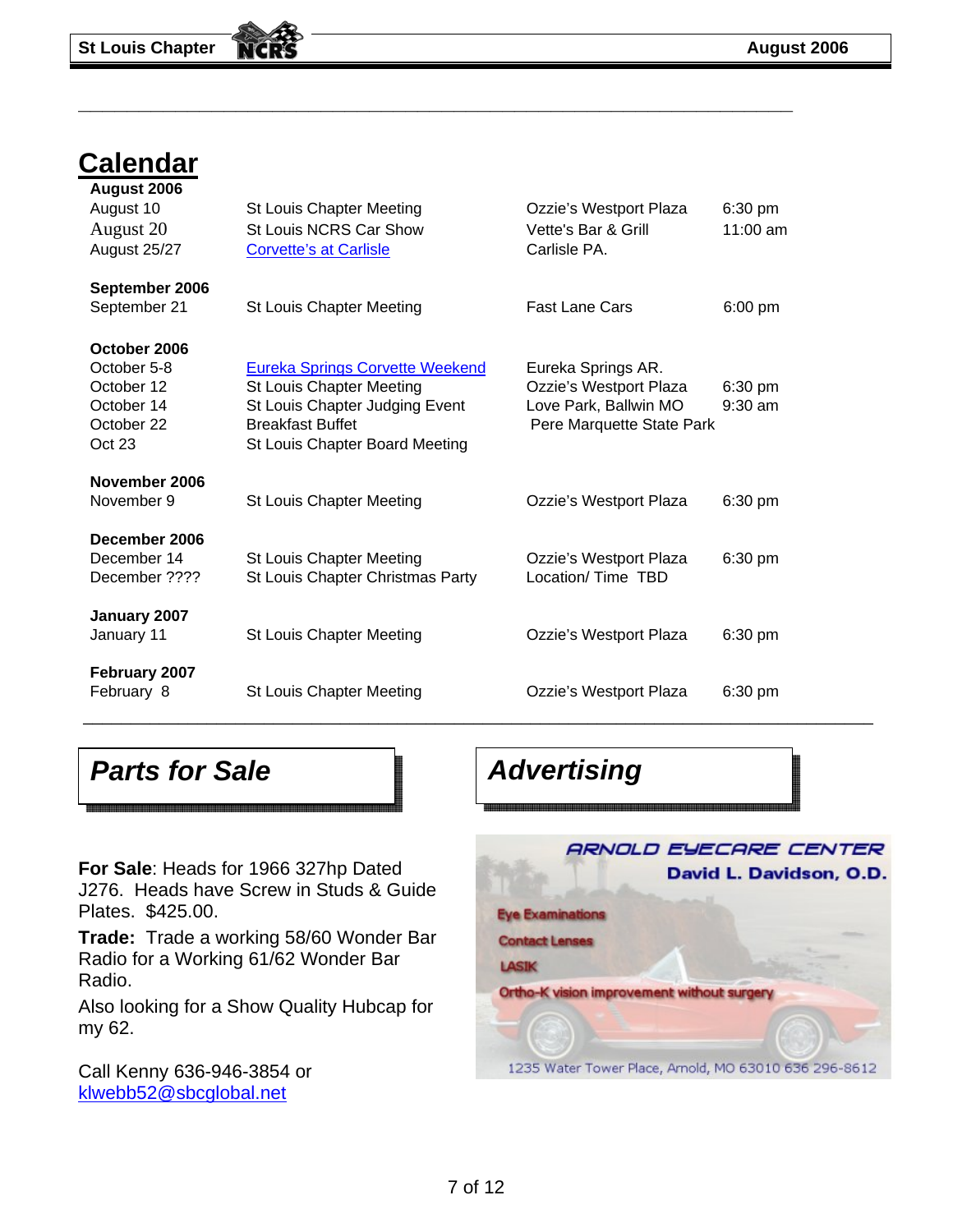### *Board Meeting Minutes*

#### Kay Augustus

The St Louis Chapter of NCRS held its **January meeting** at Ozzie's on the 12th.

We welcomed two new officers, Ken Webb (Board Member) and Dave Buescher (Events Chairman).

Under old business we agreed that the 2005 Christmas Party was a success and a good time was had by all.

The Long Range Planning Committee consisting of Frank Savetz, Dave Buescher, Joan Burnett, Joe Anthes and Jim Augustus is looking forward to their first meeting. A date will be set soon.

It was mentioned that the Newsletter is running late but will be out as soon as possible. For those that have email, it will be emailed. Others will have it mailed to them.

John Foster brought us up to date on our June 2006 Regional. Kelly Waite has giveaways….Dana Forrester also has some giveaways….Doug Garrette has the link on the website.…Ray Franke has printing and signage.…Marvin Burnett has lift information. There is a variety of lift brands and prices therefore we will leave the final decision to the person who chooses to buy the lift that we will use at the Regional.

It was announced that John Foster would conduct our February meeting because our Chairman and a number of other members would be in Dallas for the Judging School.

There will be a Board Meeting at Dave Buescher's place of business on Sunday, January 15th. He also offered a tour of his business if anyone was interested.

John Foster mentioned that for our 2006 Top Flight Chapter Award, we still need a tech seminar, judging school, and either a

chapter judging meet or someone write a technical article and submit it to The Restorer.

Jerry Luck volunteered to conduct a Technical Seminar with a subject and date to be announced later.

50-50 was \$84.00. Half of that will go to Nurses for Newborns.

Motion to adjourn the meeting by Bernie Myers and seconded by Connie Myers.

\*\*\*\*\*\*\*\*\*\*\*\*\*\*\*\*\*\*\*\*\*\*\*\*

Sorry – no February Meeting was held since many of our members were in Dallas for NCRS Judging Seminar.

\*\*\*\*\*\*\*\*\*\*\*\*\*\*\*\*\*\*\*\*\*\*\*\*

The St Louis Chapter of NCRS held its March meeting at Ozzie's on the 9th. To help the old and new members remember each other, everyone introduced themselves, gave their NCRS number (with difficulty for some) and identified the Corvette(s) they owned.

Dave Buescher inquired about who would be attending the Horseless Carriage Club Easter Show. Dave will take care of getting the tickets (for the car spots) and hand them out to the attendees.

Bernie is looking for volunteer judges for the April car show. We have plenty of cars already signed up and will need all the help we can get.

Dave Buescher is working on a May garage tour. He has been talking to Randy Rapp and it will probably happen around the 20th. More information to follow. Dave also said that changes on events/info in the upcoming months should go to him first and then to Doug so that the website/calendar can be updated.

John Foster updated us on the status of our June Regional. Dana Forrester has 24 registrations with 13 cars to be judged. This event is now shown on the National NCRS and our Chapter websites. He still needs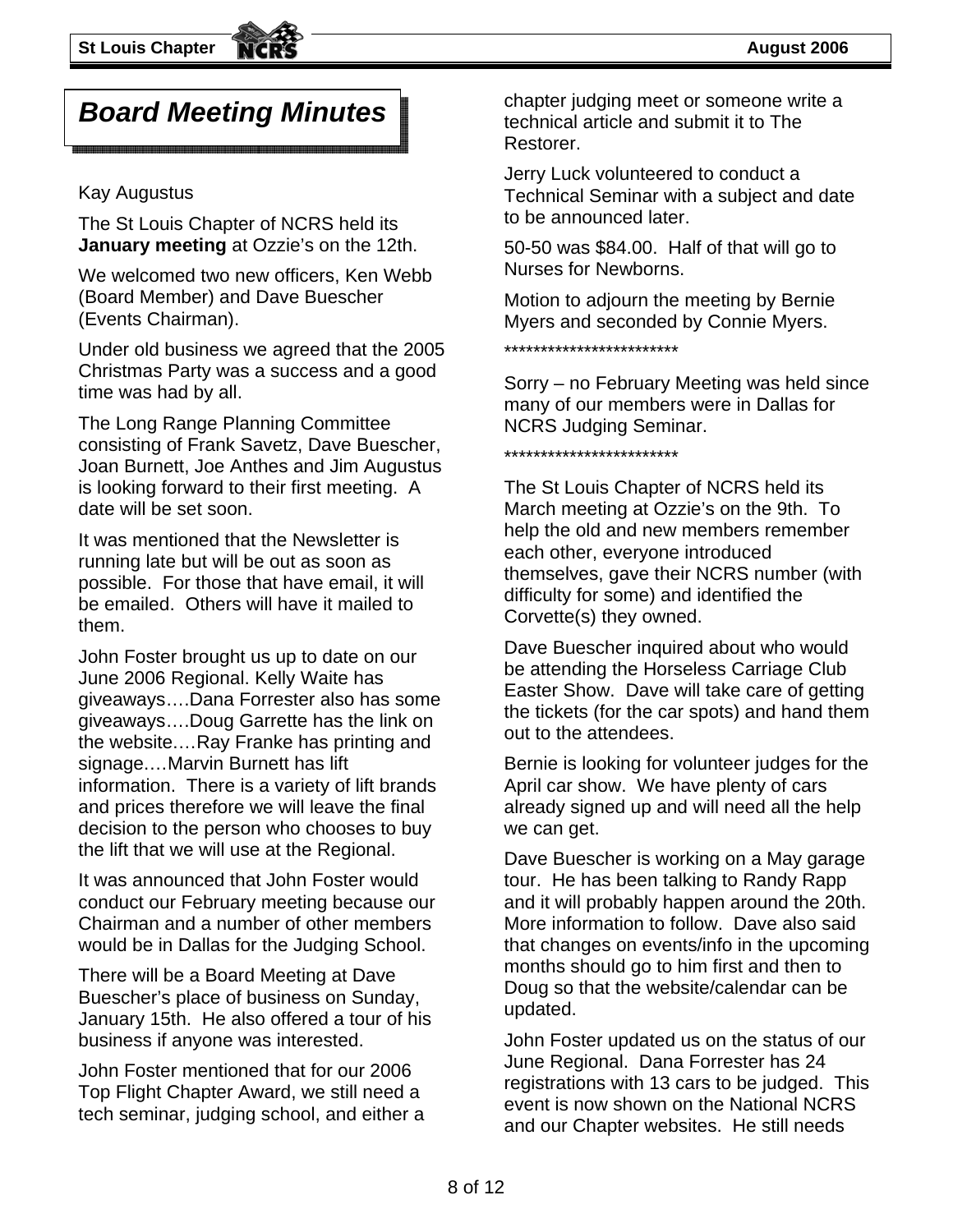#### **St Louis Chapter August 2006**

volunteers because there will be plenty to do. We also need to decide on the lift now so anyone interested in buying a lift should see Marvin after the meeting. Ray Franke needs to know what signs are needed by the various activity leaders and Kelly Waite needs sponsor information asap. We also need ideas on the raffle. Everyone was reminded that any NCRS member planning on attending, must register so send in your registration to Dana.

Bernie mentioned that the 1967 Judging Manual has been updated. He has the new information that has been added.

50-50 brought in \$44.00. Nurses for Newborns will receive half of that.

John Foster made the motion to adjourn the meeting and Kelly Waite seconded. Meeting was adjourned.

\*\*\*\*\*\*\*\*\*\*\*\*\*\*\*\*\*\*\*\*\*\*\*\*

The NCRS St Louis Chapter held a short meeting at the Mary Shelter in Love Park just prior to our April 3rd judging event.

 There was some discussion about our calendar of events however there were no changes at this time. A quick update on the status of our June Regional was given.

We proceeded with the judging (6 cars) which soon led us to lunch where we enjoyed an excellent catered BBQ with completion of our judging by early afternoon.

\*\*\*\*\*\*\*\*\*\*\*\*\*\*\*\*\*\*\*\*\*\*\*\*

The St Louis Chapter of NCRS held its May 11th meeting at Ozzie's in Westport.

Jerry Luck gave a tech seminar on rebuilding headlight motors with Bill Naeger assisting. It was very interesting and everyone gained a lot of insight from the session.

John Foster updated everyone on our upcoming June Regional. We are still looking for volunteers due to all the work that has to be done. John finalizes the information with the Sheraton tomorrow.

Fabick will be supplying/erecting the tent for shade on the roof and the lift for judging has been confirmed. Jerry Luck will conduct a Holley and QuadraJet Carburetor Tech Session and Tom Ames will conduct a Paint Seminar. Bloomington Gold will be sponsoring the judges meals and we still need some more giveaway prizes. Our current registration records indicate we should have over 60 cars with almost 40 for flight judging by June 8th Regional start date.

Dave Buescher brought directions for the May 20th garage tour at Randy Rapp's so anyone needing them, please see Dave after the meeting.

50-50 drawing gave \$38.00 to John Stygar and \$38.00 to Nurses for Newborns.

Meeting adjourned however many stayed around with more headlight seminar questions for Jerry.

The NCRS St Louis Chapter held their second board meeting for this year on **June 19th, 2006** at the office of Dave Buescher. Those in attendance were: Kelly Waite, Jim & Kay Augustus, Jerry & Marcia Luck, Ken Webb, Dave Buescher, John Foster, Bernie Myers, Joan and Marvin Burnett.

Jim Augustus called the meeting to order with initial discussions about problems we see with people not realizing that they need to register for all our local events if they plan to attend. Even if the event is open to the public, NCRS members are required to pay any registration fee if they are attending.

Ken Webb mentioned that we should assemble a new member packet to enable people to better understand what we do as a Chapter, the NCRS by-laws and its requirements and what this means to Chapter members and our events. The requirements and explanations would include what NCRS is about, different types of meetings and events, alcohol rules, driving their cars to or on an event, registering for an event and registration fees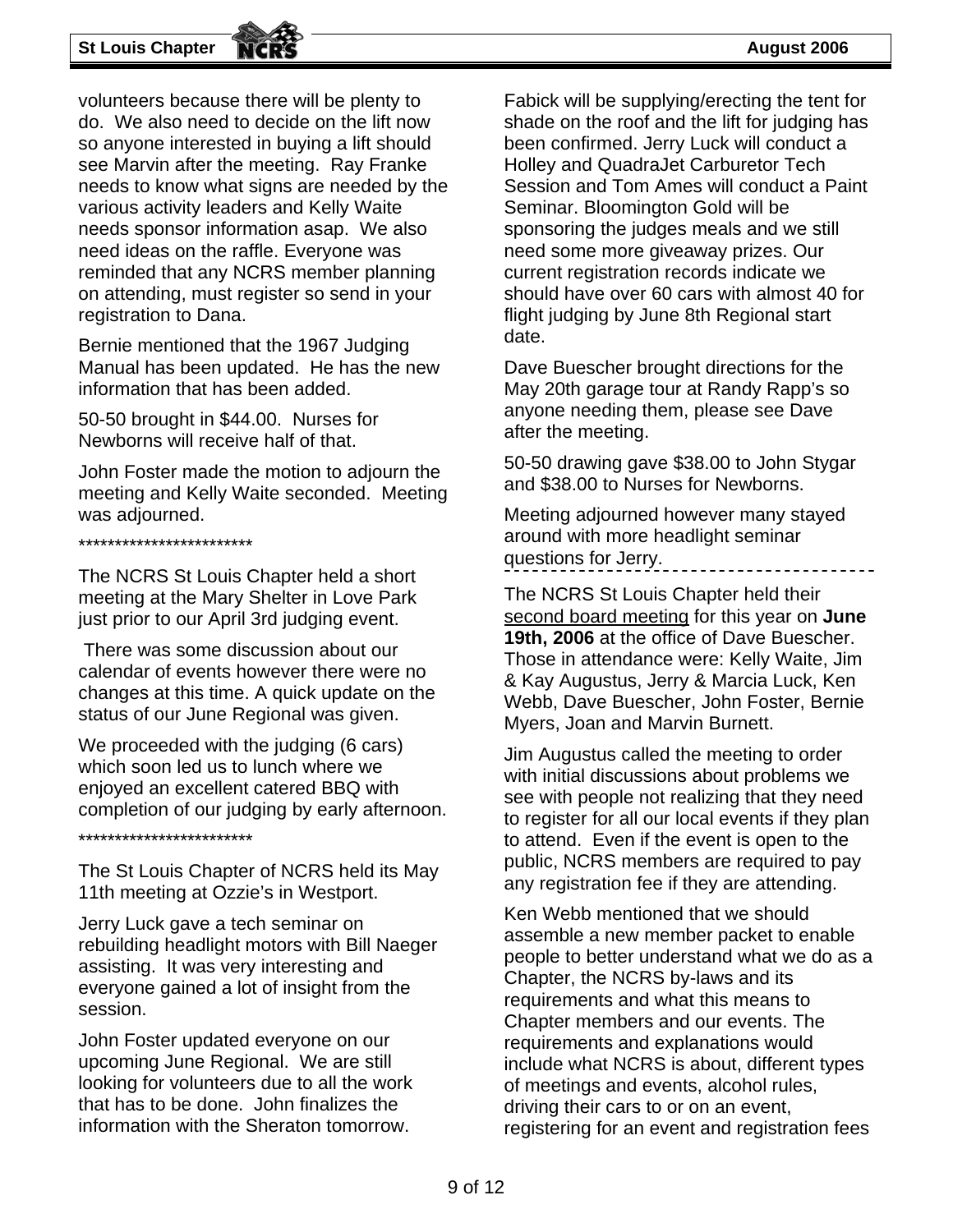when applicable. Kelly Waite offered to start assembling a packet. Jerry Luck made the motion that we do this and Joan Burnett seconded.

The Sportsmen award problems we had at our recent Regional have been recognized and immediately addresses. Letters of apology have already been sent out to the effected parties.

Jerry Luck confirmed that he will conduct a Technical Seminar at his home on July 8, 2006. It will start at 2PM and will cover C1 rearend/rear axle assembly and repair. We will also have food and beverages afterwards. Dave Beuscher will publish our announcement.

Our Chapter needs to check with the Boone Trail Corvette Club as to who is in charge of the charity event this year at Vette's in St Charles. We usually help them with that event in August. At our next dinner meeting we will ask Mark Markel to check with BTCC.

We discussed getting help for Doug Garrette and Dave Buescher. Their jobs are very demanding and they could use an assistant. Motion made and seconded to get them some help. Please bring ideas on who we can ask to the next meeting.

It was suggested that we consider holding some of our summer meetings at Fast Lane on I-370 such that more people might feel comfortable about driving their cars to the meetings. Ken Webb and Dave Buescher will check with Fast Lane as to availability of their upstairs meeting area.

Bernie suggested that we have a car birthday book. Everyone agrees that it was a great idea, motion made and was seconded. Joan Burnett offered to buy a book and get it started.

Kelly Waite remarked on how well he thought the Regional went. All contributors were sent a Thank You certificate. State Farm and Feld Chevrolet were also given Tshirts and pins.

Joan Burnett made a motion to adjourn the meeting and Marcia Luck seconded the motion. Meeting adjourned.

Once again, thanks Dave for letting us use your office.

Respectfully submitted: Kay Augustus

### *Editors Note*

#### Doug Garrette

The newsletter is a great way to keep everyone in the club current on our latest activities. We are working hard to keep it and our web page up to date. The next edition is planned for November.

Our web page (http://stlouisncrs.org/) and newsletter are available for posting classified ads for those parts that you no longer need. Ads for any model year Corvette to buy, sell, or trade are free NCRS members.

Commercial advertising is also available for the newsletter (includes a link on our web page). All ads will be included in four consecutive newsletters.

*(The proceeds go to our club charity – Nurses for Newborns)* 

#### **Classified Ads:**

- Free for members 50 words or less
- \$10 for non-members

#### **Commercial Advertising:**

- Full Page \$75
- $\frac{1}{2}$  Page \$50
- Business Card size \$25

Order your club shirt. They are available in Small, Medium, Large, X-Large, XX-Large and XXX-Large. Contact Cherie Garrette at (314 971-1373) or dgarrette@charter.net for your order (\$25 per shirt)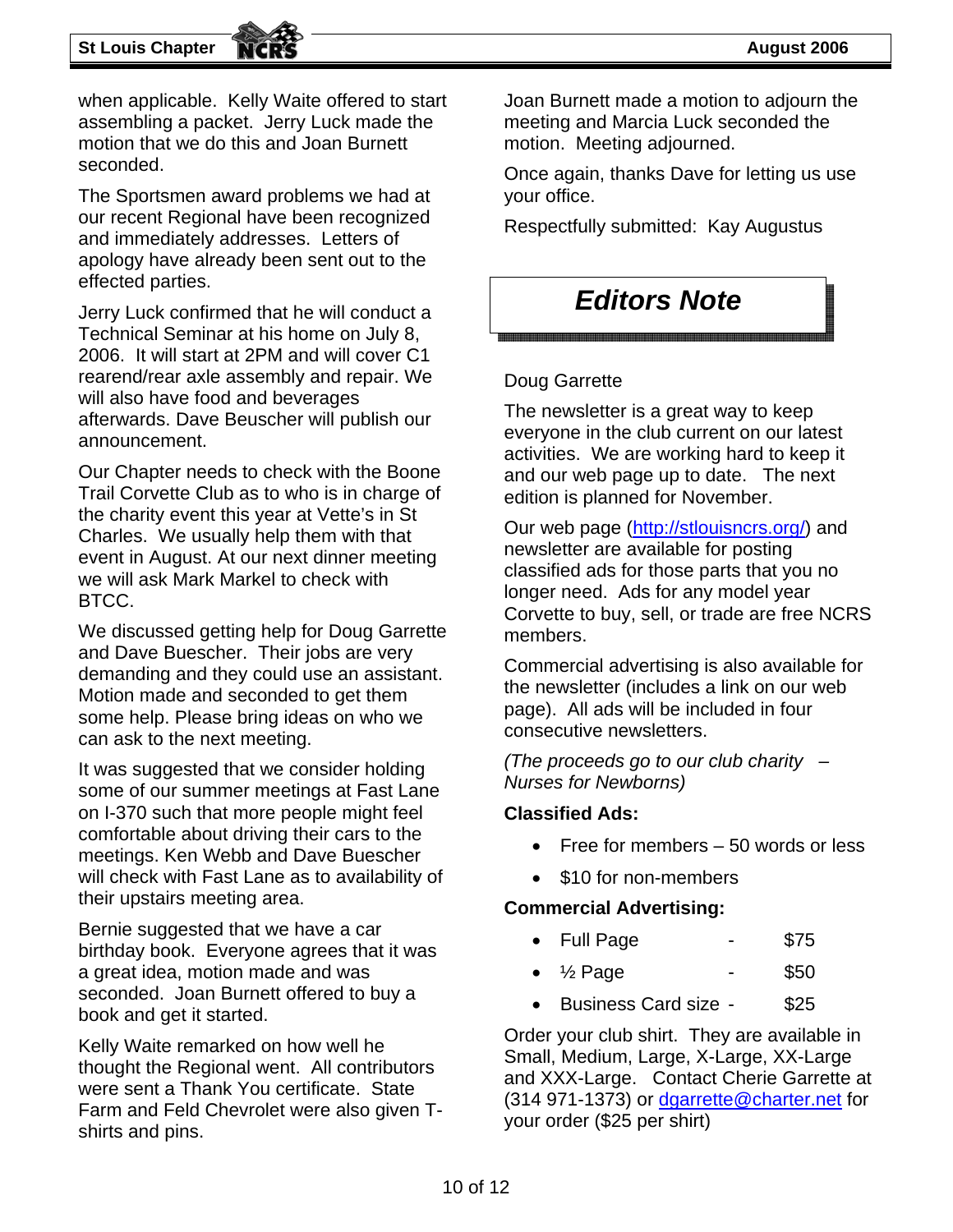

Feel free to drop me a note if you have any suggestions for improving our newsletter or webpage (dgarrette@charter.net). I want to hear from you!

### *2006 Officers*

| <b>Chairman</b>            | <b>Jim Augustus</b>  | jkclassics@centurytel.net              | 636 462-4231 |
|----------------------------|----------------------|----------------------------------------|--------------|
| Vice-Chairman              | <b>John Foster</b>   | JF244@aol.com                          | 636 530-9812 |
| <b>Secretary</b>           | <b>Kay Augustus</b>  | jkclassics@centurytel.net              | 636 462-4231 |
| <b>Treasurer</b>           | <b>Joan Burnett</b>  | mburnett@mail.win.org                  | 636 798-2147 |
| <b>Events Chairman</b>     |                      | Dave Buescher dbuescher@mktpileman.com | 618-692-0679 |
| <b>Judging Chairman</b>    | <b>Bernie Myers</b>  | keokukazoo@charter.net                 | 314 749-3005 |
| <b>Membership Chairman</b> | <b>Tim Parker</b>    | tim@timparkerphoto.com                 | 314 894-9698 |
|                            | <b>Kelly Waite</b>   | kswaite@sbcglobal.net                  | 636 458-3075 |
| <b>Newsletter Editor</b>   | <b>Doug Garrette</b> | dgarrette@charter.net                  | 636 527-6782 |
| <b>Board Members</b>       |                      |                                        |              |
| 1 yr                       | <b>Jerry Luck</b>    | jerryluck1@jahoo.com                   | 314 367-9989 |
| 2 yr                       | <b>Rod McCoy</b>     | jetjocky50@hotmail.com                 | 314 895-1551 |
| 3 yr                       | <b>Ken Webb</b>      | klwebb52@sbcglobal.net                 | 636-946-3854 |

Membership in the NCRS is open to persons interested in the restoration, preservation, and history of Corvettes produced by the Chevrolet Motor Division of General Motors Corporation from 1953 through 1989. NCRS is not affiliated with Chevrolet or General Motors.

Permission is hereby granted to all NCRS Chapter newsletters to reproduce any original material contained herein; as long as any article is reproduced in its entirety and that the author and source are credited.

NCRS registered trademarks: NCRS Founders Award®, NCRS Master Judge Award®, NCRS Performance Verification Award®, NCRS Flight Award® and NCRS Sportsman Award® are registered with the United States Department of Commerce and Trademark Office.